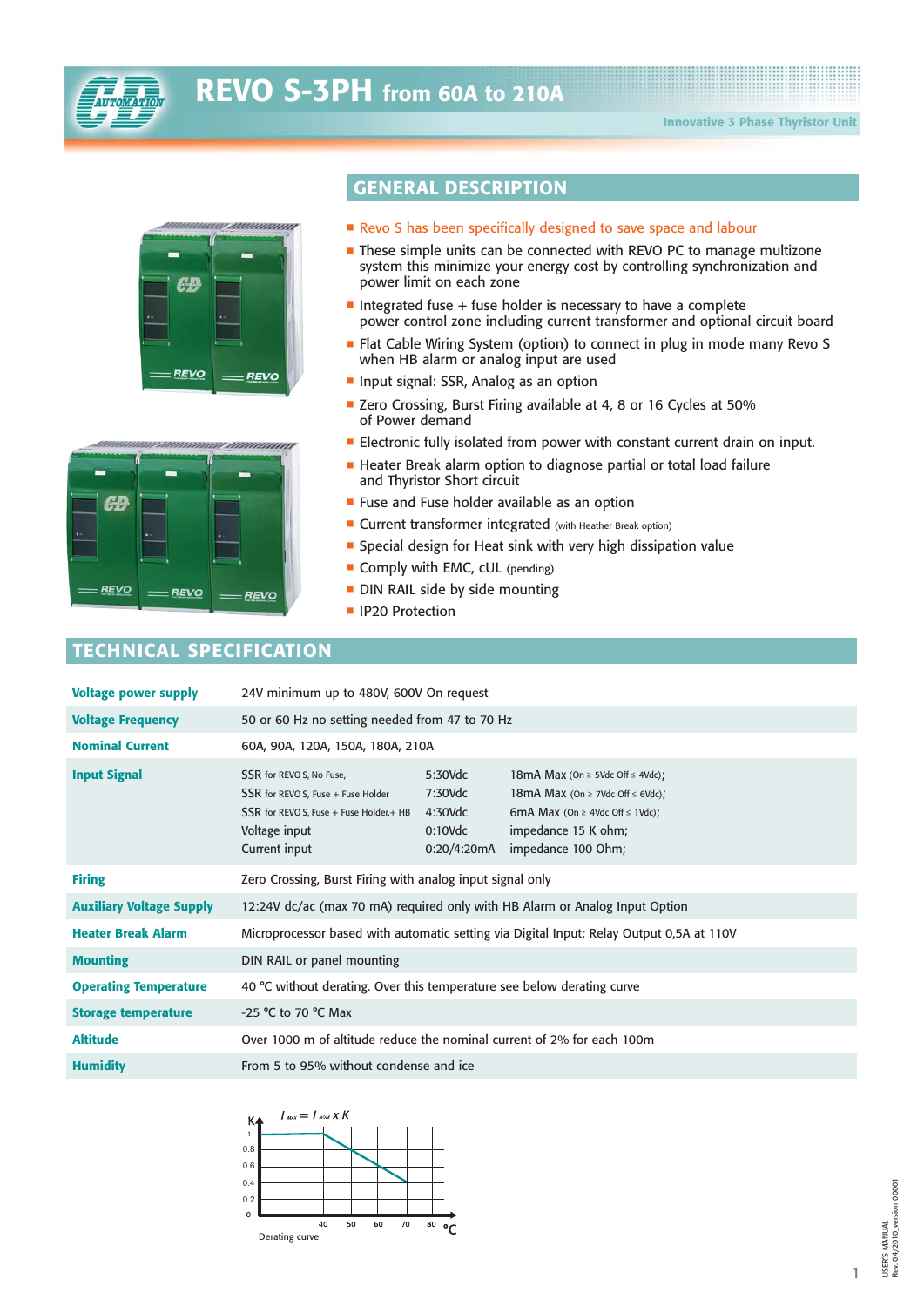# **OPTION'S FEATURES AND SPECIAL DETAILS OPTION'S FEATURES AND SPECIAL DETAILS**

### **HEATER BREAK ALARM (HB) (HB)**

#### **ON FRONT CABINET**



**FEW SECOND TO SET AND CALIBRATE ALL THE UNITS**

- Microprocessor based circuit

**Synchronization**

 $\blacksquare$  Power factor  $> 0.9$ .

using full power.

supplier.

**Smart power limitation**

**Cancellation of harmonics.** - Flickering effect removed.

- $\blacksquare$  Capacity to diagnose the failure of one Resistance over five in parallel
- Load failure alarm with LED indication on front unit
- Thyristor short circuit alarm with LED indication on front unit
- Alarm output with free voltage relay contact
- $\blacksquare$  Alarm reset function and possibility to auto reset if the alarm disappear
- Built in Current transformer when heather Break option has been selected
- Self Setting via external command or push button on front unit

- Istantaneus power very close to average value, no pick power

- Prevents increase in energy supply tariffs imposed by your electricity supplier

On all controlled zones, REVO-PC Synchronization is automatic resulting in superior performance:

 $\;\;\bar{}\;$  Smart power limitation works together with synchronization. If this function is enabled, REVO-PC makes a live calculation of power at each period and generates the output values for the next period. If the calculated power is below the power limit value, the previous values remain with each channel

- If the power is above the power limit value, the setpoint of each channel is reduced proportionally to restrict power overshoot. This function significantly reduces disturbances on the main network compared to a full power system, preventing any increase in energy tariffs imposed by the electricity

**This function can be activated/deactivated and the limit value changed at any time.** 

 Commom setting command can be given to many units and in a matter of second, the tuning is done, also by a non expert operator

#### **HOW TO ADD POWER LOAD MANAGMENT AND FEATURES TO YOUR SIMPLE UNITS**

Use REVO-PC and you can add these Features

- Total current is equal to a sinusoidal wave form.

**• Instantaneous current close to average value.** 

**• Communication with different field bus** Reading of current Voltage and Power

- Power factor close to one no harmonics



**APPLICATION WITH 8, 16 OR 24 THREE-PHASE LOADS**



#### **WITHOUT POWER CONTROL OPTIMISATION**



**OPTIMISATION**

#### **ORDERING CODE REVO-PC**

|                         |                     |   |                         | 3                | 4                     | 5                   |   | 6                        |               | 8                        | 9        | 10                  | 11              | 12                      | 13 | 14                 | 15                  | 16       |
|-------------------------|---------------------|---|-------------------------|------------------|-----------------------|---------------------|---|--------------------------|---------------|--------------------------|----------|---------------------|-----------------|-------------------------|----|--------------------|---------------------|----------|
| <b>REVO-PC</b>          |                     | R | D                       | C                |                       |                     | - | $\overline{\phantom{0}}$ | –             | $\overline{\phantom{0}}$ | $\bf{0}$ | 0                   | $\bf{0}$        | 0                       | 0  | 0                  | 0                   | $\bf{0}$ |
| 4,5                     | <b>Channels</b>     | 6 |                         |                  | <b>Current Sensor</b> |                     |   | $\mathbf{z}$             |               | <b>Communication</b>     |          |                     |                 | 8                       |    | <b>Transformer</b> |                     |          |
| <b>Description code</b> | <b>Numeric code</b> |   | <b>Description code</b> |                  |                       | <b>Numeric code</b> |   | <b>Description code</b>  |               |                          |          | <b>Numeric code</b> |                 | <b>Description code</b> |    |                    | <b>Numeric code</b> |          |
| 8 Channels              | 08                  |   | N. 1 CS 200 Amps        |                  |                       |                     |   | Ethernet                 |               |                          |          |                     | Transformer 24V |                         |    |                    |                     |          |
| 16 Channels             | 16                  |   | N. 2 CS 200 Amps        |                  |                       | $\mathcal{P}$       |   |                          | ModBus Slave  |                          |          | 2                   |                 |                         |    |                    |                     |          |
| 24 Channels             | 24                  |   |                         | N. 3 CS 200 Amps |                       | 3                   |   |                          | ModBus Master |                          |          | 3                   |                 |                         |    |                    |                     |          |
|                         |                     |   |                         | N. 1 CS 400 Amps |                       | 4                   |   |                          | Profibus      |                          |          | 4                   |                 |                         |    |                    |                     |          |
|                         |                     |   |                         | N. 2 CS 400 Amps |                       | 5                   |   |                          | Profinet      |                          |          | 5                   |                 |                         |    |                    |                     |          |
|                         |                     |   |                         | N. 3 CS 400 Amps |                       | 6                   |   |                          | CANopen       |                          |          | 6                   |                 |                         |    |                    |                     |          |
|                         |                     |   |                         | N. 1 CS 600 Amps |                       |                     |   |                          | EtherCAT      |                          |          | 7                   |                 |                         |    |                    |                     |          |
|                         |                     |   |                         | N. 2 CS 600 Amps |                       | 8                   |   |                          |               |                          |          |                     |                 |                         |    |                    |                     |          |
|                         |                     |   |                         | N. 3 CS 600 Amps |                       | 9                   |   |                          |               |                          |          |                     |                 |                         |    |                    |                     |          |

# **APPLICATIONS AND FOCUS ON:**

- Infrared lamp.
- **Autoclaves.**
- **E** Fournaces.
- Chemical
- 
- Glass Industry **Extrusion line.**
- **Dryers**
- Pharmaceutical
- Climatic chambers
- 
- 

- 
- 2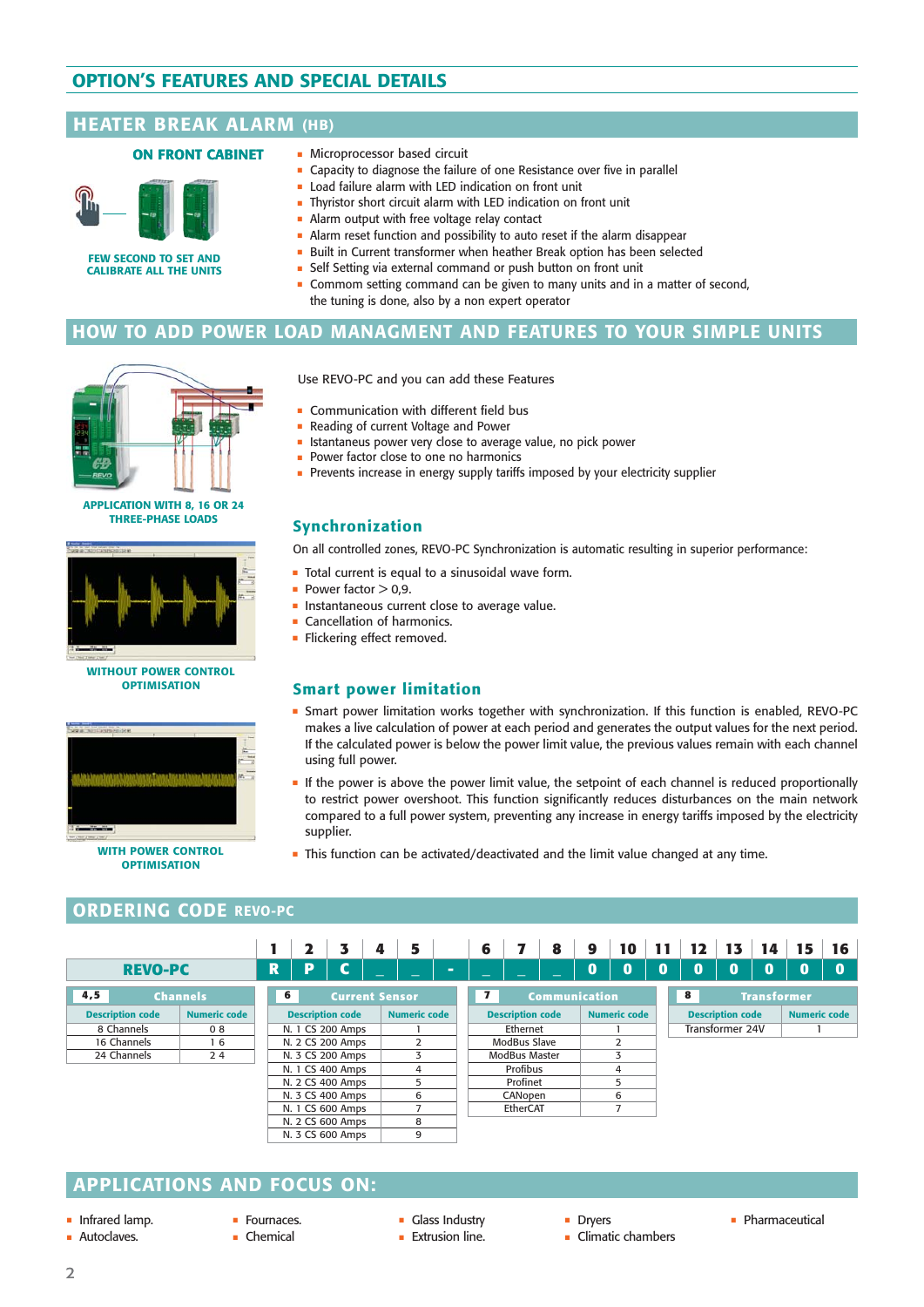# **Wiring connection REVO S 3PH from 60 to 210A**





#### **LOAD TYPE LOAD TYPE**

OPEN DELTA Resistive or Infrared Lamps Long and medium waves

STAR with neutral Resistive or Infrared Lamps Long and medium waves

#### **NOTE**

- (1) A suitable device must ensure that the unit can be electrically isolated from the supply, this allows the qualified people to work in safety.
	- The user installation must be protecting by electromagnetic circuit breaker or by fuse isolator. The semiconductor fuses are classified for UL as supplementar protection for semiconductor.
- (2) The heat-sink must be connected to the earth.